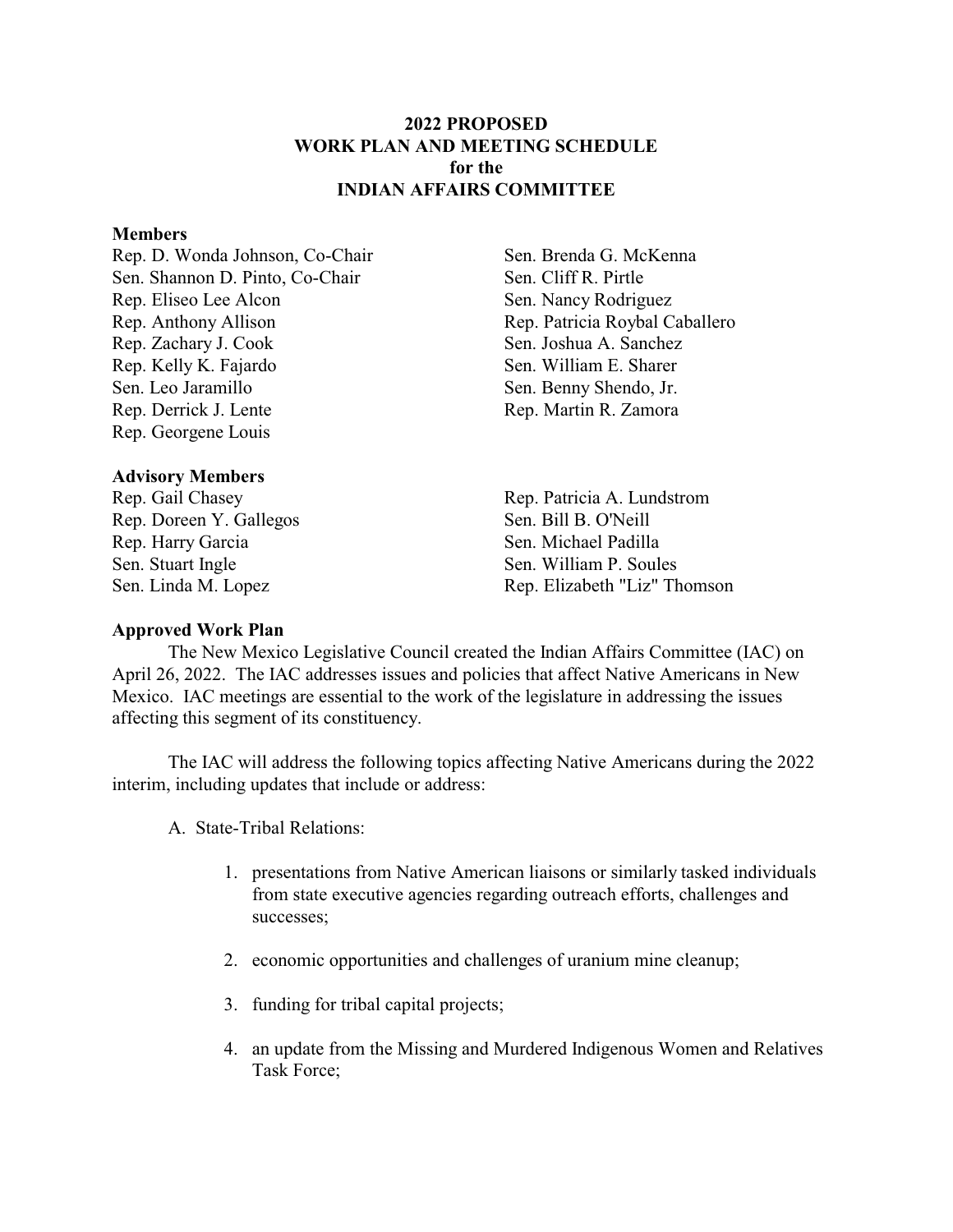- 5. impacts of the COVID-19 pandemic and tribal gaming;
- 6. an update on veterans' affairs in tribal communities;
- 7. presentations from the Indian Affairs Department, the Department of Environment and the New Mexico Finance Authority on water infrastructure needs on tribal land;
- 8. a report from the New Mexico Film Office on the Senator John Pinto Memorial Fund;
- 9. a presentation on film education, culture and Native American language preservation through film;
- 10. a report from the Department of Transportation on tribal roads and construction;
- 11. an update from the secretary of state on tribal election issues and precinct changes post-redistricting;
- 12. a presentation from the State Land Office on easements;
- 13. a presentation from the Council of State Governments Justice Center on the States Supporting Familiar Faces program;
- 14. an update on the federal Indian Boarding School Initiative; and
- 15. proposed legislation regarding Native American affairs;
- B. Economic Development:
	- 1. broadband access on tribal lands;
	- 2. reports from the Department of Finance and Administration and the Indian Affairs Department regarding legislation passed during the 2022 legislative session dealing with Native American issues and the state budget;
	- 3. effects of legalization of recreational cannabis on tribal communities; and
	- 4. updates from the Economic Development Department, the Indian Affairs Department and the Workforce Solutions Department on the Energy Transition Act;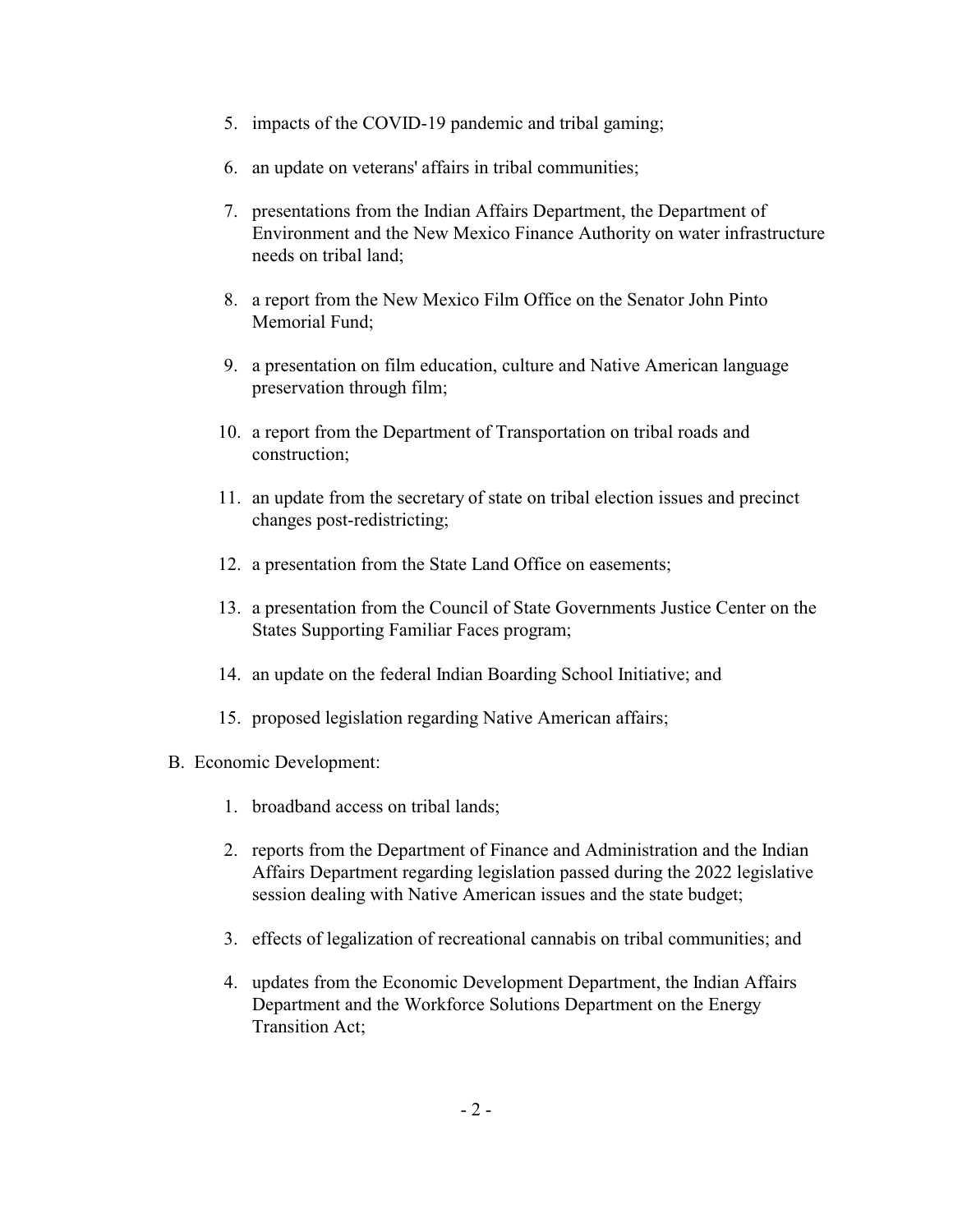# C. Education:

- 1. the *Zuni v. State of New Mexico* lawsuit and the state equalization guarantee distribution, impact aid and funding formula;
- 2. an update on *Yazzie/Martinez v. State of New Mexico* and the state's action plan;
- 3. preservation of Native American languages;
- 4. Native American teacher retention and increasing access to Native American teachers; and
- 5. culturally relevant early learning programs;

D. Health: updates from the Department of Health and the Navajo Nation on continued COVID-19 responses and efforts on tribal lands; and

- E. Annual Reports from Executive Agencies:
	- 1. reports from the Office of the State Engineer and the Interstate Stream Commission regarding:
		- a. *Aamodt* settlement obligations and effects on federal funding;
		- b. the status of proposed Indian water rights settlements requiring state financing;
		- c. the distribution of funds from the Indian Water Rights Settlement Fund to implement approved settlements and the proposed timing of the distributions; and
		- d. recommendations on the level of funding for the Indian Water Rights Settlement Fund necessary to timely implement Indian water rights;
	- 2. a report from the Indian Affairs Department regarding:
		- a. the compiled reports from all state agencies on activities pursuant to the State-Tribal Collaboration Act, including information on policies, plans, contact individuals, training, programs and services from each agency; and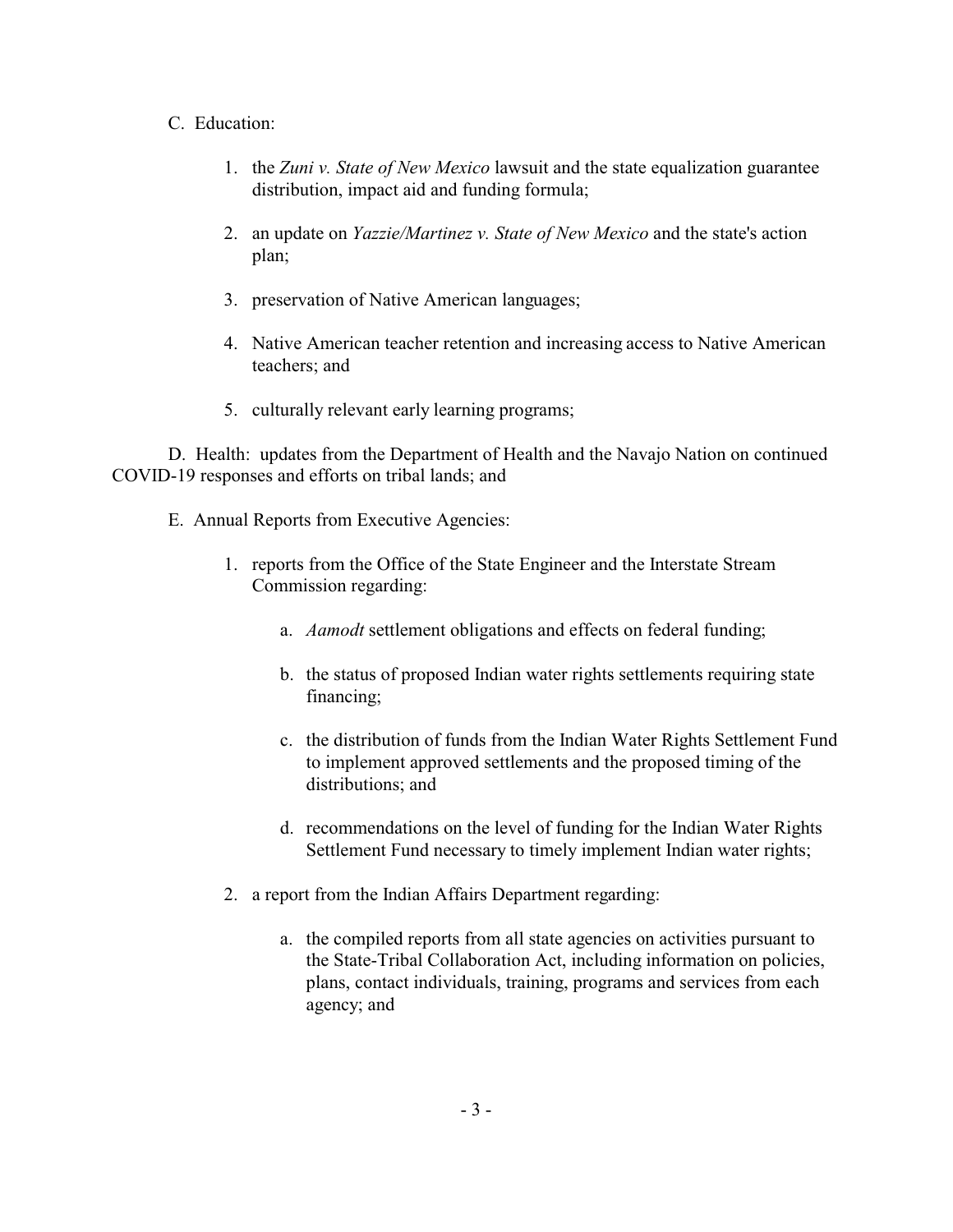- b. the department's priorities and initiatives, as well as updates on current issues that tribal communities are facing; and
- 3. a report from the Tribal Infrastructure Board regarding the total expenditures from the Tribal Infrastructure Project Fund for the previous fiscal year, the purposes for which expenditures were made, an analysis of the progress of the projects funded and proposals for legislative action in the subsequent legislative session.